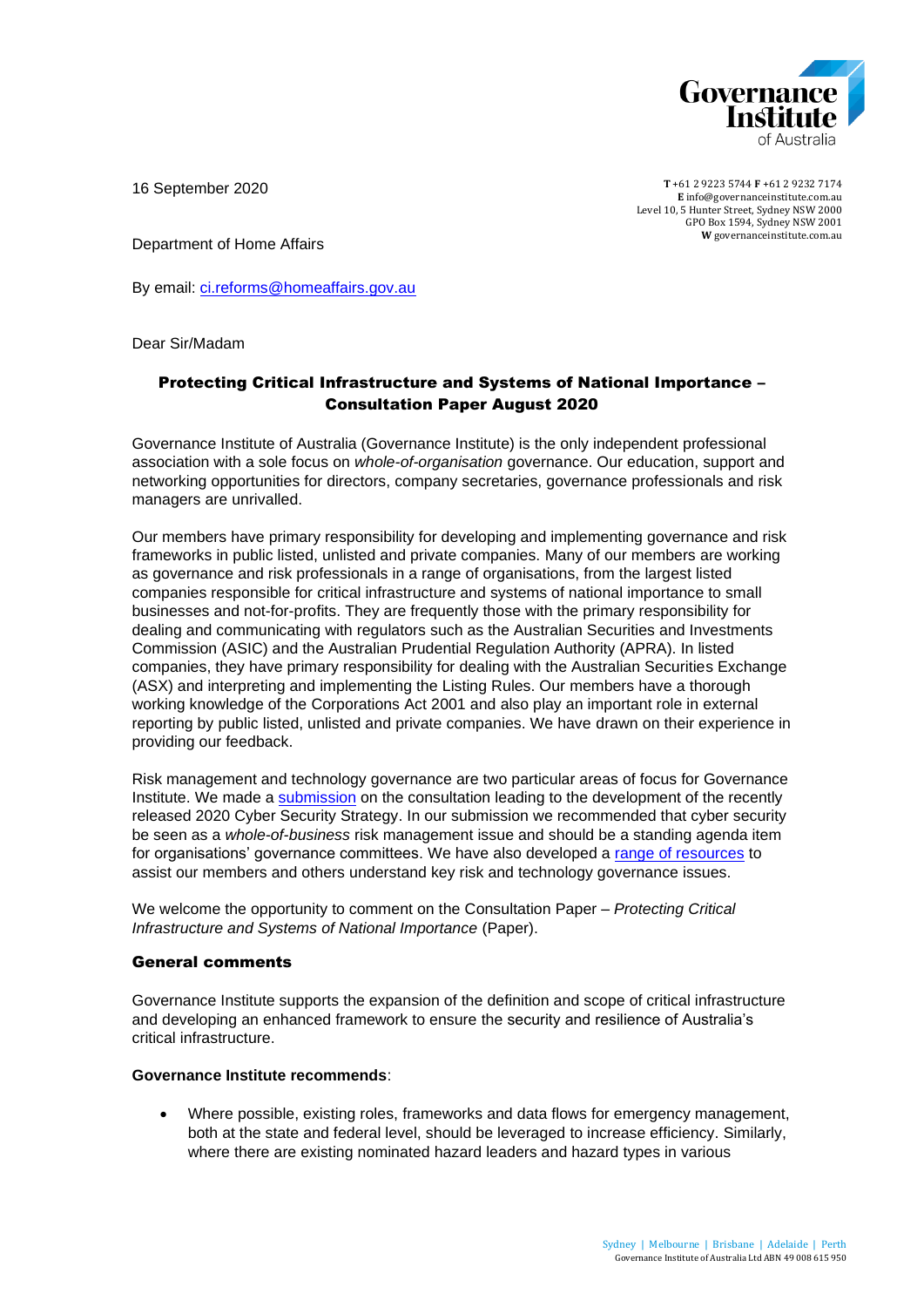jurisdictions, these should be leveraged and any relevant new ones identified or nominated to enable maximum cooperation and efficiency. Examples of areas where existing roles could be leveraged include flood, biosecurity, health and fire hazards. Recent events have clearly demonstrated that groups working cooperatively with the benefit of good data and information can achieve more in an emergency, than a series of poorly informed disconnected initiatives.

- There should be an explicit focus in the definition of critical infrastructure not only on tangible, physical assets such as roads, railways and airports but also on nationally important *data* systems that are either key to economic activity (such as the Australian Securities Exchange and other exchanges) or which provide critical data to relevant core sectors such as the Bureau of Meteorology (BoM).
- Where a positive role and responsibility is identified, that this is supported by clearly articulated expectations, relevant minimum standards and training to ensure smooth operations in the case of an emergency.
- Any new framework needs to have clear, integrated and consistent governance and reporting, as well as a nationally consistent and transparent risk assessment and management approach.
- Communication and training, as well as a way to assess the integrity and authenticity of that communication, will be important components of implementation, to ensure that all involved in the protection of critical infrastructure understand their obligations, the relevant processes and reporting arrangements
- Where obligations are imposed on organisations, there needs to be an appropriate balance struck to ensure there is not an increased regulatory burden or unnecessary 'red tape'.

# Responses to specific questions

We have not provided answers to all of the questions in the Paper but have provided comments on issues of key importance to our members.

# **1. Do the sectors above capture the functions that are vital to Australia's economy, security and sovereignty? Are there any other sectors that you think should be considered as part of these reforms (e.g. manufacturing)?**

We propose that sectors should be considered based on their contribution to national productivity. On this basis we consider that natural and significant natural heritage assets are also possible inclusions, given their social and cultural significance and their value related to tourism given it is a significant sector of the economy.<sup>1</sup> In this context manufacturing may also be relevant, given how we have seen this sector pivot during COVID-19 to produce sanitising gel and personal protective equipment supporting emergency efforts. It will be important to note that changing contexts will impact on industries and sectors at risk. For example, international supply chain disruption have brought into the spotlight key dependencies in agriculture, construction and other trade-exposed sectors. We also note that government is not explicitly included as a sector.

# **2. Do you think the current definition of Critical Infrastructure is still fit for purpose?** *-*

The focus of the current definition appears to be primarily on *physical* assets. Given the increasing importance of data assets to organisations in all sectors, we suggest the definition is broadened to explicitly encompass *critical information* infrastructure such as stock exchanges, payments systems, property registers or core spatial data systems. We note that the European

<sup>1</sup> We note this sector has been severely impacted by the pandemic but will recover.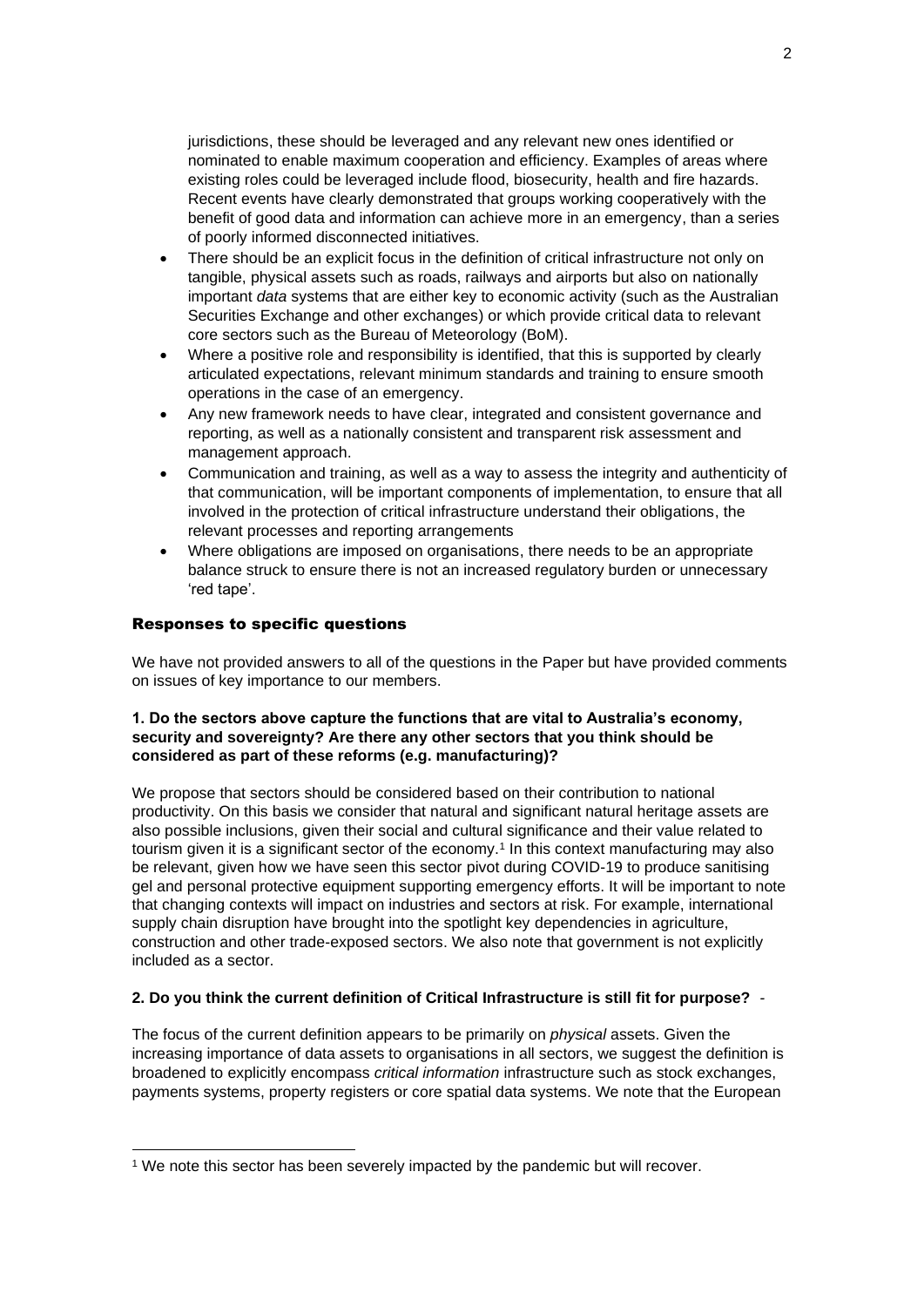Union (EU) distinguishes between critical infrastructure and critical *information* infrastructure.<sup>2</sup> Outsourced and cloud arrangements for relevant data systems also need to be captured to ensure that the jurisdiction in which they are located and the availability arrangements or risks are clearly understood.

# **3. Are there factors in addition to interdependency with other functions and consequence of compromise that should be considered when identifying and prioritising critical entities and entity classes?**

An important factor to consider under this heading is the need for a nationally consistent hazard and risk assessment framework to ensure consistent risk rating as well as alignment and an integrated system of risks and controls. Given the learnings from COVID-19, a degree of *supply chain analysis*, for example, outsourced hosting arrangements for data, and also *compound risk* (one infrastructure affecting the operation of several others, for instance telecommunications) should also be considered.

# **4. What are the common threats you routinely prepare for and those you have faced/ experienced as a business?**

Our members work in a range of organisations and industries, so it is difficult to generalise, but hazards would include: climate change, water scarcity or disruption of water supply, natural disasters (flood, fire, storms), disruption of communications, transport or electricity, pandemics, including various types of influenza.<sup>3</sup>, cyber-attacks (these have increased dramatically during COVID-19). Threats may also include some types of digital disruption, for instance the use of social media to spread unsubstantiated or intentionally misleading information of influence democratic processes or intentional or unintentional effects of the use of Artificial Intelligence (AI) As an organisation focused on good risk management, we note there may also be a need and an opportunity to safeguard the significant amount of innovation, innovation capability and intellectual property developed in Australia each year.

The threat landscape is increasing in scope and complexity and there are more 'external', global or complex risks requiring organisations to increasingly integrate proactive and agile risk management into their governance structures. The Governance Institute strongly supports the importance of a strong organisational risk culture and an enterprise-wide and pro-active risk approach as part of an organisations' governance framework.<sup>4</sup>

## **5. How should criticality be assessed to ensure the most important entities are covered by the framework?**

In practical terms, we suggest that dependency mapping in consultation with relevant infrastructure owners may be the easiest way to assess criticality, as it may be easier for organisations to identify their input supply chain than their output dependent (downstream)

<sup>&</sup>lt;sup>2</sup> To reduce the vulnerabilities of critical infrastructures, the European Commission introduced the [European Programme for Critical Infrastructure Protection \(EPCIP\).](http://eur-lex.europa.eu/LexUriServ/LexUriServ.do?uri=COM:2006:0786:FIN:EN:PDF) This is a package of measures aimed at improving the protection of critical infrastructure in Europe, across all EU States and in all relevant sectors of economic activity. The EU initiative on Critical Information Infrastructure Protection [\(CIIP\)](https://ec.europa.eu/digital-single-market/en/news/policy-critical-information-infrastructure-protection-ciip) aims to strengthen the security and resilience of vital Information and Communication Technology infrastructures

<sup>&</sup>lt;sup>3</sup> The EU has also identified weather in space as a potential risk given the possibility of damage to communications infrastructure from solar flares. Given the significant increase in the amount of communications infrastructure being deployed in space, the risk of compound collisions and debris damage to Australian and indeed global communications networks is also possible and the damage to important communications infrastructure could lead to significant disruption. <sup>4</sup> See [Managing Culture: A good practice guide,](https://www.governanceinstitute.com.au/resources/resource-centre/?Keywords=Managing+culture+A+good+practice+guide) Governance Institute of Australia, 2017.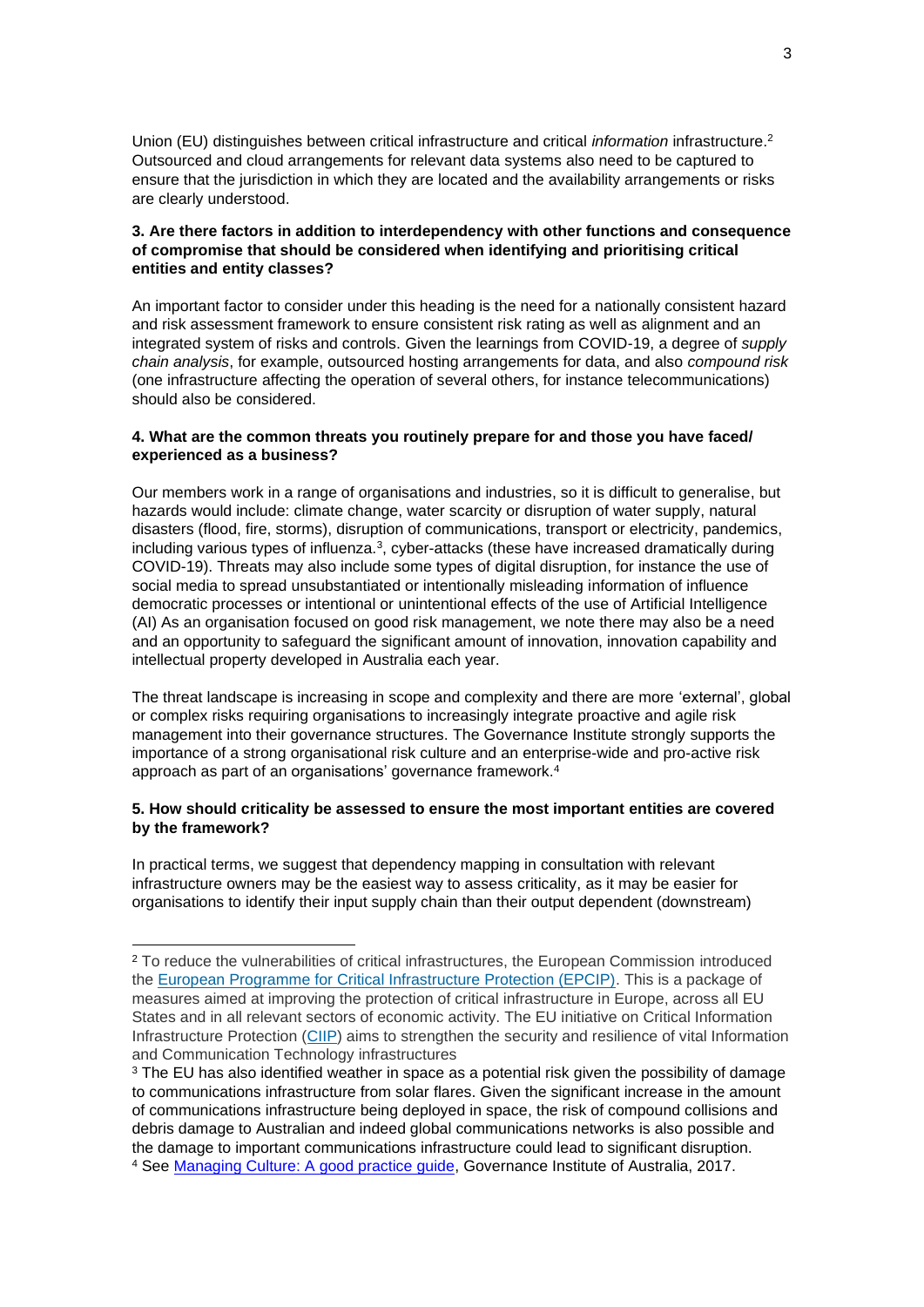supply chains. Spatial mapping may also be helpful, as it will serve to visualise any proximity related issues or dependencies that may not otherwise be visible.

It may also be useful to look at how this issue has been addressed in overseas jurisdictions, for example, the EU. 5

### **6. Which entities would you expect to be owners and operators of systems of national significance?**

We consider that the owners and operators of systems of national significance will include: government entities, in particular key data providers such as BoM whose data informs the operation of many other sectors such as transport, aviation, defence, water and agriculture. Media and social media platforms and their integrity also need to be considered given the increasing role they play as sources of information for individuals and businesses.

Similarly, stock and other exchanges and payment systems, electricity providers, transport infrastructure providers, telecommunications infrastructure providers and water infrastructure providers and their data systems will form part of the wider scope.

#### **7. How do you think a revised TISN and Critical Infrastructure Resilience Strategy would support the reforms proposed in this Consultation Paper? 8. What might this new TISN model look like, and what entities should be included?**

Our members consider that a revised TISN would support the reforms outlined by continuing to provide a forum for communication, collaboration and information exchange.

It will be important to identify relevant standards to guide the development training program. A significant and secure online presence and resources to support real-time data flows and the exchange of information during emergencies is also important to consider.

Notably, any system and data collection used to collate relevant data from critical infrastructure owners and operators as well as systems developed to communicate threats would, in themselves, become critical infrastructure.

An example of how this may work is the implementation of the *Water Act 2007* (Cwlth), which established BoM as the coordinating agency for water information from both public and private sectors nationally. Implementation of the new data collection and reporting role of the Bureau included the establishment of both jurisdictional and national coordinating committees, the development of data standards, the provision of training and the provision of funding to support implementation and expand data coverage, where required.

Learnings from BoM on this multi-year journey may be useful to inform the implementation of this initiative and some of the systems developed may also form part of its data infrastructure.

## **9. How else should government support critical infrastructure entities to effectively understand and manage risks, particularly in relation to cross sector dependencies? What specific activities should be the focus?**

Government could support critical infrastructure entities by:

• developing a map of interdependencies in consultation with sector representatives

<sup>5</sup> The EU EU has the assessment framework Geospatial risk and resilience assessment platform (GRRASP) – refer [https://ec.europa.eu/jrc/en/scientific-tool/geospatial-risk-and](https://ec.europa.eu/jrc/en/scientific-tool/geospatial-risk-and-resilience-assessment-platform)[resilience-assessment-platform](https://ec.europa.eu/jrc/en/scientific-tool/geospatial-risk-and-resilience-assessment-platform)*. .*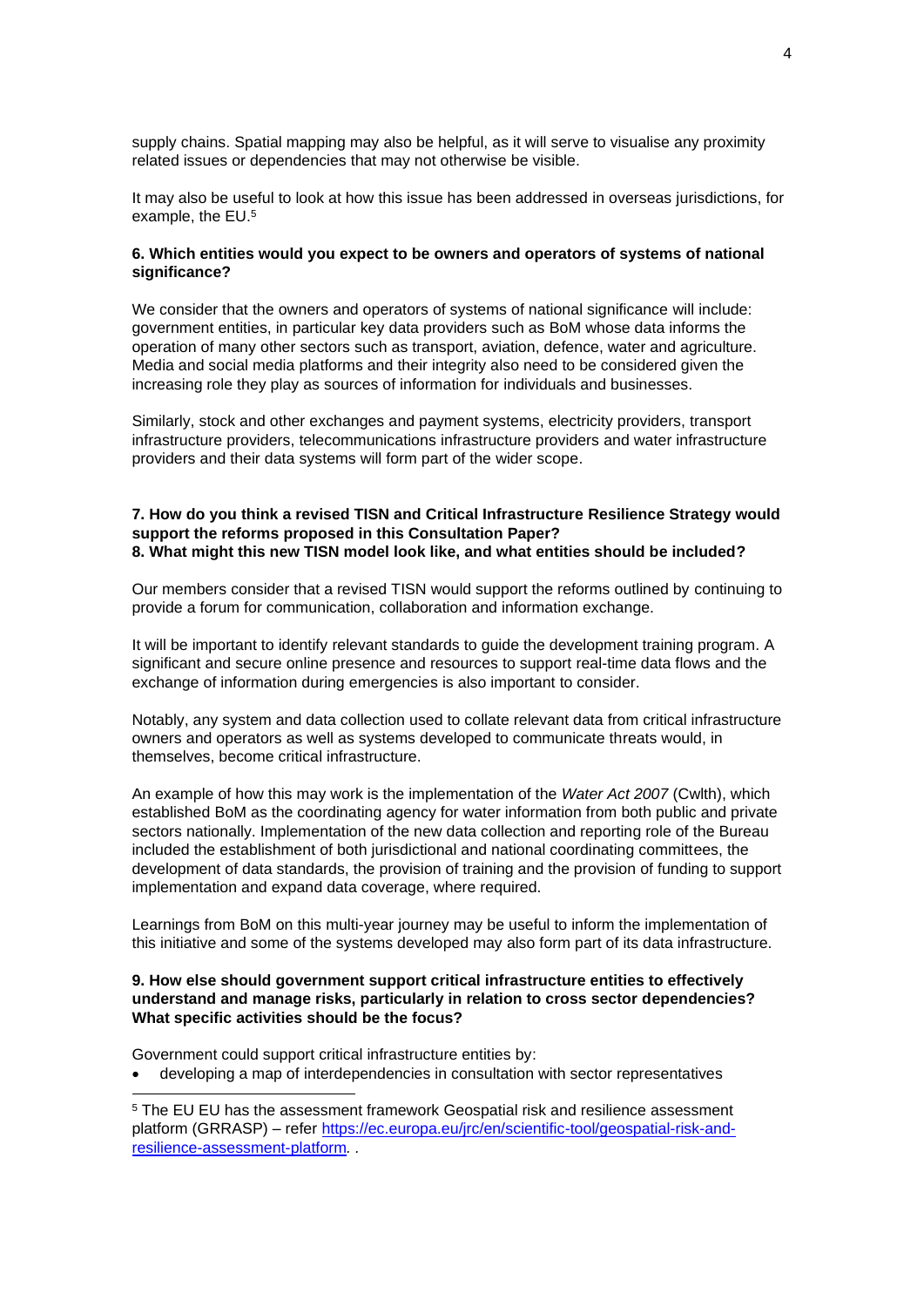- developing a nationally consistent risk assessment and reporting framework, consistent terminology and clear minimum expectations and requirements
- considering whether to require these entities to have a security plan, similar to the model of the *Protective Security Policy Framework* and the EU requirements
- providing training, market intelligence and communication channels, and
- identifying clear reporting and escalation processes.

### **10. Are the principles-based outcomes sufficiently broad to consider all aspects of security risk across sectors you are familiar with?**

Our members consider that addressing security risk also encompasses communication, reporting and escalation as well as the development of a risk and cyber security aware culture within organisations. An enterprise wide approach to governance, risk management including cyber security is key.

Governance Institute's recent [Risk Management Survey](https://www.governanceinstitute.com.au/advocacy/survey-reports/risk-management-survey-2020/) identified inadequate reporting on risk as a key pain point. We consider that there is likely to be a need for real-time data and the ability to report in real time including information to location-based analysis and intelligence. Where possible we suggest leveraging existing government registers and systems, such as the BoM data and contextual data systems or the spatial data collections of Geoscience Australia, which already have national coverage. These government entities may also provide existing contextual data to enable modelling of incidents and response requirements and logistics.

As noted above, we consider appropriate training and development and the identification of clear roles and processes will be critical to success. A suitable existing framework and communication mechanism that should be leveraged is the PPRR approach used in the emergency services sector - planning, preparedness, response, recovery.

# **11. Do you think the security obligations strike the best balance between providing clear expectations and the ability to customise for sectoral needs?**

An approach to consider would be to provide national minimum guidance with sectoral 'best practice' models – the Essential Eight for cyber security is a useful precedent.

## **16. The sector regulator will provide guidance to entities on how to meet their obligation. Are there particular things you would like to see included in this guidance, or broader communication and engagement strategies of the regulator?**

Given our comments in 9 above about the need for nationally consistent minimum requirements and standards there will be a need to find a balance between customisation for the needs of specific sectors and the need for integrated reporting. It will be important to automate data flows and existing processes and obligations to the maximum extent possible, both to reduce manual burden and to increase the timeliness of a response.

### **17. Who would you consider is best placed to undertake the regulatory role for sectors you are familiar with? Does the regulator already have a security-related regulatory role? What might be the limitations to that organisation taking on the role?**

## **18. What kind of support would be beneficial for sector regulators to understand their additional responsibilities as regulators?**

Any approach to regulation will need to be multi-faceted involving a combination of approaches: 'black-letter' law, industry standards (local and international), inter-governmental and industry codes. It will be critical for the Australian Government and existing regulators to work cooperatively with other governments and each other in this area. Any regulatory framework should also allow for electronic reporting and the provision of real-time data.